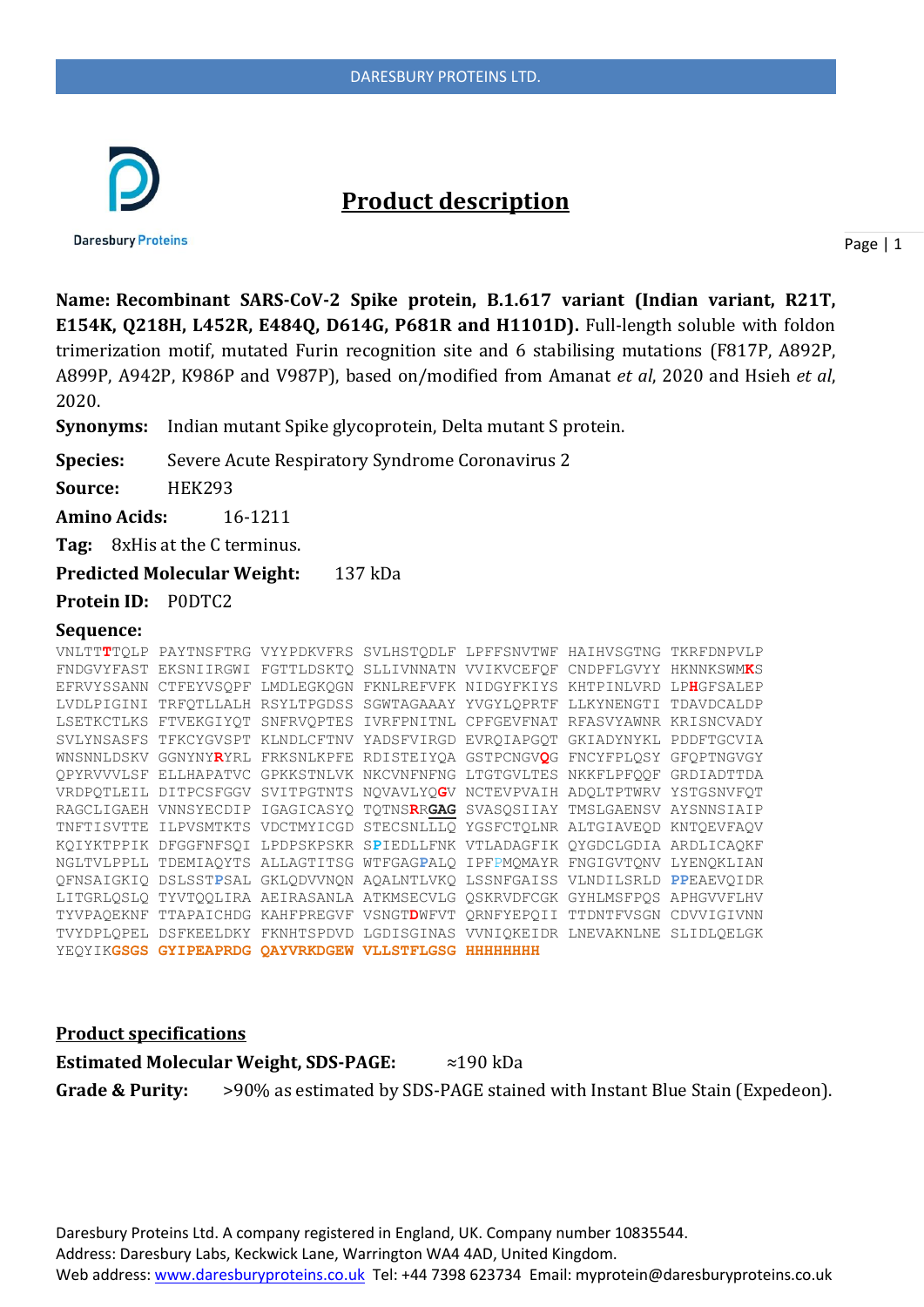

Page | 2

| Endotoxins:  | Less than 0.1 ng/ $\mu$ g (1 IEU/ $\mu$ g), as measured by LAL method. |
|--------------|------------------------------------------------------------------------|
| Formulation: | PBS 20% Glycerol                                                       |

## **Shipping**

Product is shipped either on dry or wet ice or frozen gel packs. Upon receipt, store at -20°C to -70°C.

### **Product application and Storage**

**Storage:** The protein should be stored at -20<sup>o</sup>C to -70<sup>o</sup>C preferably in small aliquots to avoid repeated freeze-thaw cycles.

**Stability:** At least 12 months at -20°C to -70°C and at least 1 month at 2°C to 8°C.

**Application Note: For research purposes only. Not for use in humans.**

## **Background Information**

The first reports of atypical pneumonia in China were announced at the very end of 2019, in the city of Wuhan, Hubei province. Its cause was identified in January 2020 as a novel β-CoV (1), named SARS-CoV-2, which started spreading very quickly causing a global pandemic COVID-19.

Spike protein attaches the virion to the cell membrane by interacting with host receptor, initiating the infection. Binding to human ACE2 receptor and internalization of the virus into the endosomes of the host cell induces conformational changes in the Spike glycoprotein (2, 3). The protein forms a trimer *in vivo* mediating receptor binding and membrane fusion (4). It has been demonstrated by Florian Krammer's group that certain mutations and the inclusion of trimerization motif can stabilize recombinant Spike protein (5, 6).

The original Wuhan strain of the virus has become quickly replaced by its more transmissible variant, mainly determined by a single amino acid point mutation D614G (7). A novel SARS-CoV-2 variant, B.1.617, known as Indian variant, originated in India and quickly became dominant (8,9).